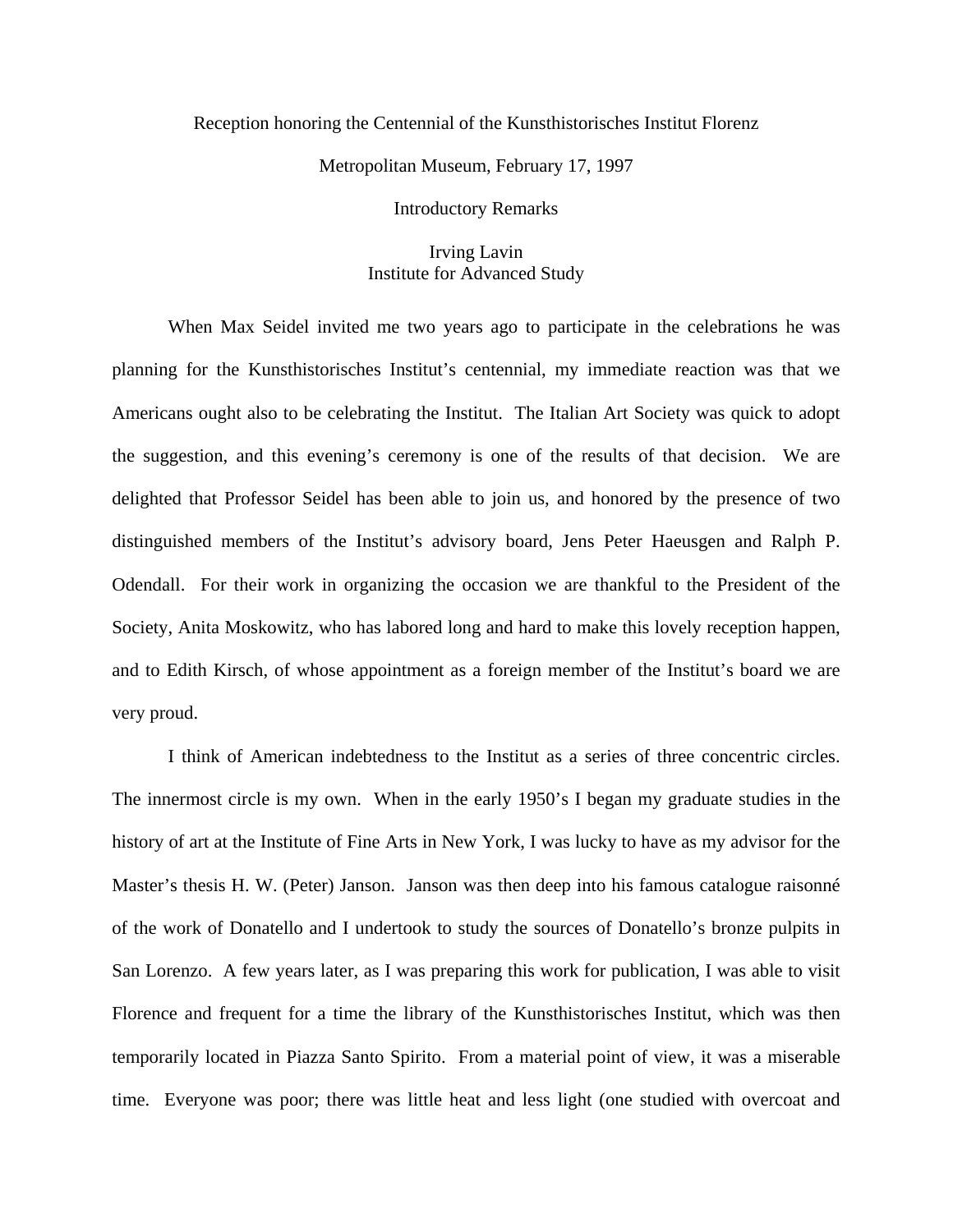gloves and only in daylight hours). But the physical discomfort was more than compensated by the stimulating intellectual atmosphere and, especially for me, by the ready welcome I received from Ulrich Middeldorf, who had recently been brought back from refuge in Chicago as the first post-war Director—a brilliant appointment, healing in every way. Needless to say, he had great interest in and deep knowledge of Donatello, and in a study of the renewed appreciation of Donatello in the early sixteenth century, especially of the late work. Middeldorf had pioneered a theme that had become central to my own understanding of the pulpits—archaistic revival as a kind of subversive leitmotif in Renaissance art. Although we did not see eye to eye on everything, we had several lively discussions, and my visits to the Institut were of seminal importance in my transformation, for better or worse, from a callow student into a professional art historian.

The same sort of things could be said, I am sure, for generations of young Americans enamored of Italian art, and this is the second circle. In fact, I venture to suggest that a study of the numbers and demography of the transatlantic frequenters of the Kunsthistorisches Institut would provide a revealing and valid index to the maturation of American culture generally during the last century.

The third circle consists not of who went to the Institut but of what and who they found there. And here I include not only, perhaps not even primarily, the magnificent facilities, the generous reception and patient assistance we have all enjoyed. I refer above all to the glorious tradition of German humanistic scholarship that the Institut represents both as an institution and in the persons of the great art historians who have been associated with it throughout its history. They have been an inspiration and model for our own efforts, so much so that I can scarcely imagine—indeed, I shudder to imagine!—what the development of our discipline in America